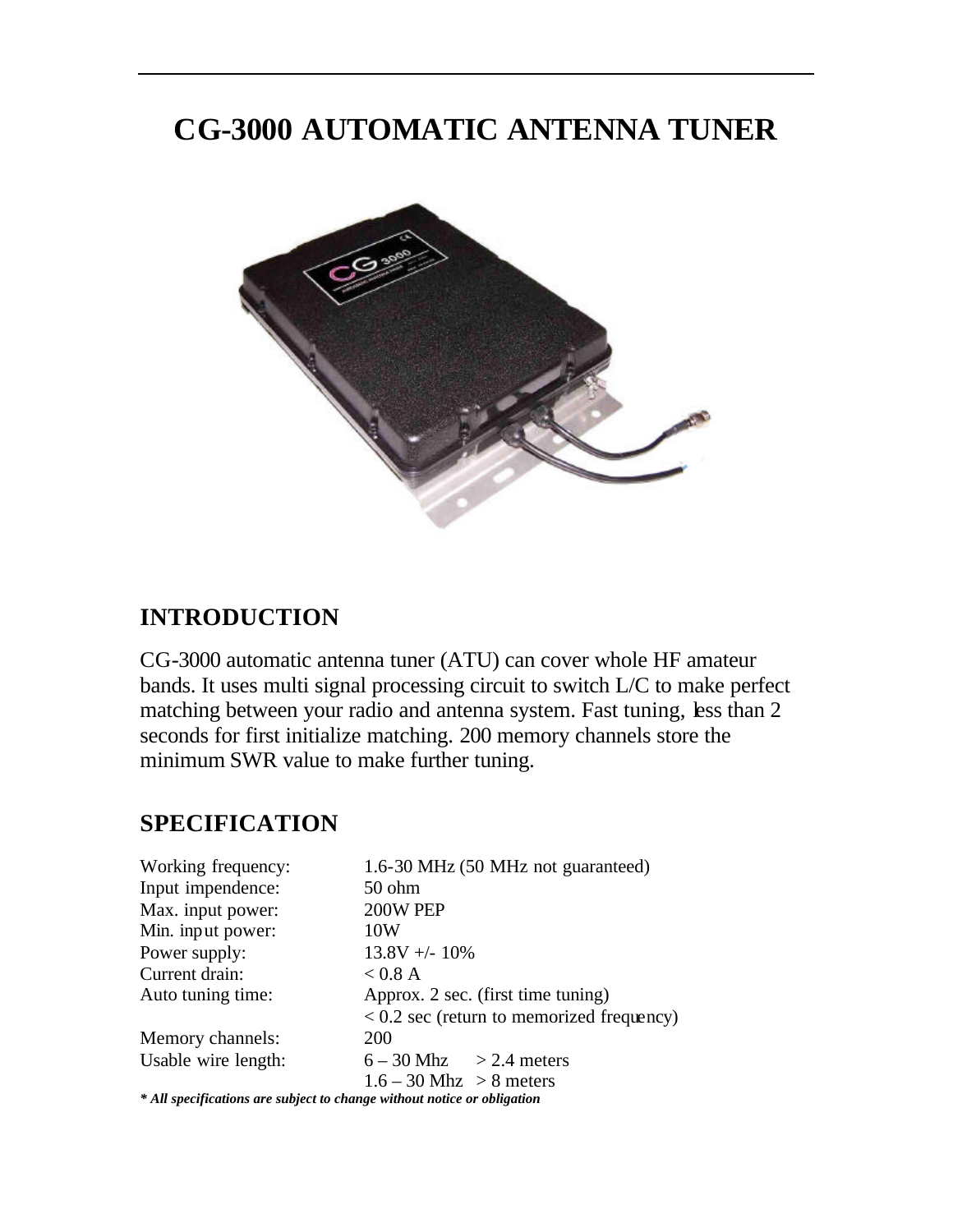# **USING CG-3000**

### **Installation**

- 1. Connect an antenna.
- 2. Connect the ground wire.
- 3. Connect the transmission cable to transceiver.
- 4. Connect the control cable
- 5. Mount the CG-3000 to desired location.
- Never use the system without reliable ground connection.
- l Never transmit or tune without an antenna. It will damage your tuner
- High voltage! Do not touch the antenna when it's transmitting or tuning





\* *The above 4 wires control cable is not provided. It's an option cable.*

*\* 2 wires power cable is provided Red wire: +12VDC*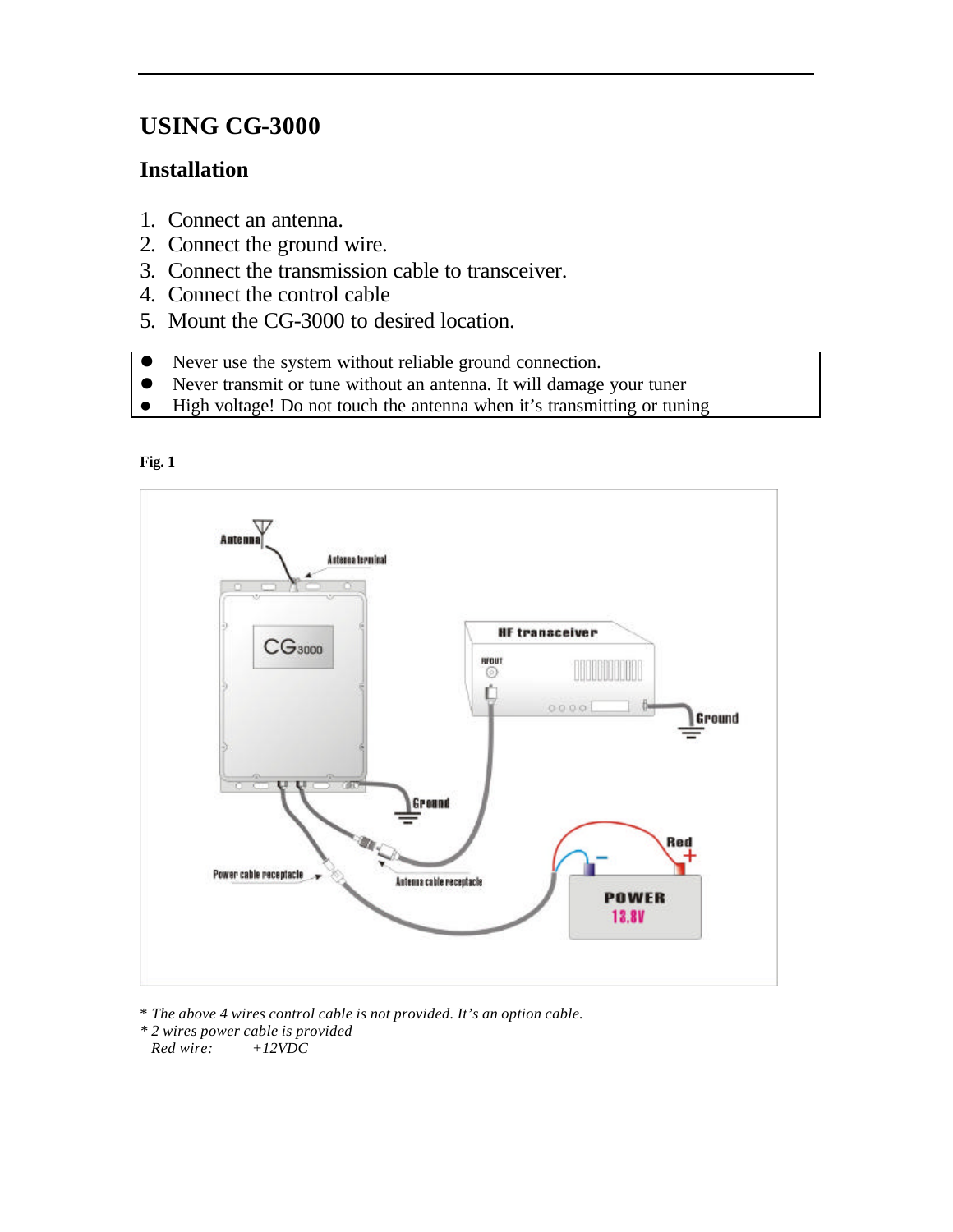## **Operation**

After verify all the connection, choose your desired frequency and switch the transmit mode to AM, PACKET or any other continuous mode. Press PTT key, CG-3000 will automatically tune. You will hear some "click click" noisy, it means CG-3000 is tuning.

When you go back to the frequency which is tuned before, CG-3000 will pickup the existing L/C combination from memory setting and match the system.

To reset the tuner, just simply disconnect the power or use optional control box.



#### **Fig. 2**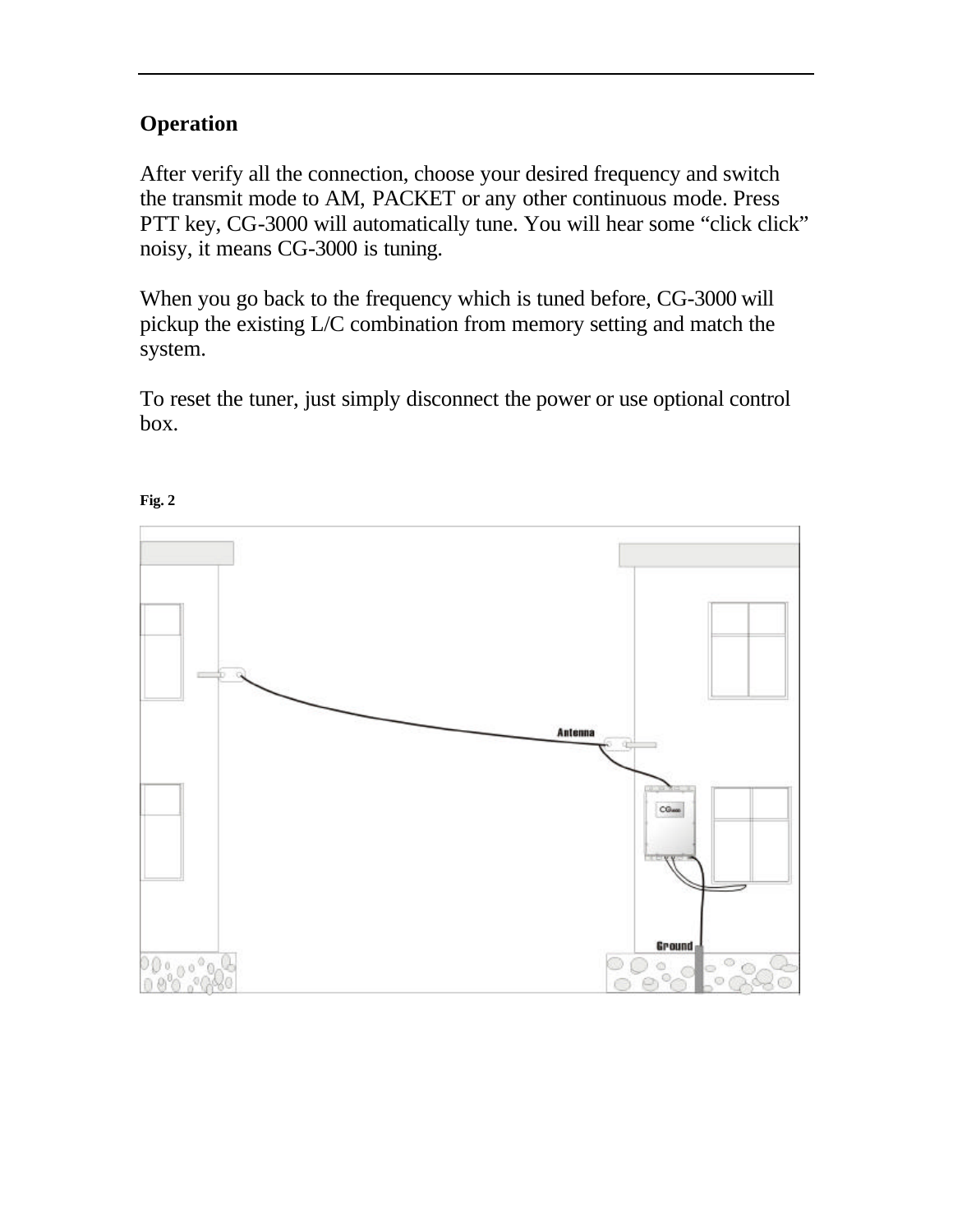### **Ground system**

The CG-3000 must be connected to a good electrical ground. Good ground prevents shocks, interference and others.

Use heaviest gauge wire or metal strap available to connect to as large as possible metal object.

Install a quarter wave length of working frequency wire as counterpoise.

### **Attention**

- 1. Check the supply power to tune. If the power voltage is too low, CG-3000 will not work. And DO NOT reverse the polarity of the input power.
- 2. To ensure the proper tuning, the antenna must have enough length.
- 3. Do not install BALUN, it will cause difficult tuning.
- 4. Reduce the transmission coaxial cable as short as possible.

Calculation of undesirable antenna lengths Length of half wave =  $300$  / operating frequency (MHz) X  $\frac{1}{2}$ 

*Please avoid using the antenna length that is close to a half wave or multiple of a half wave in length*